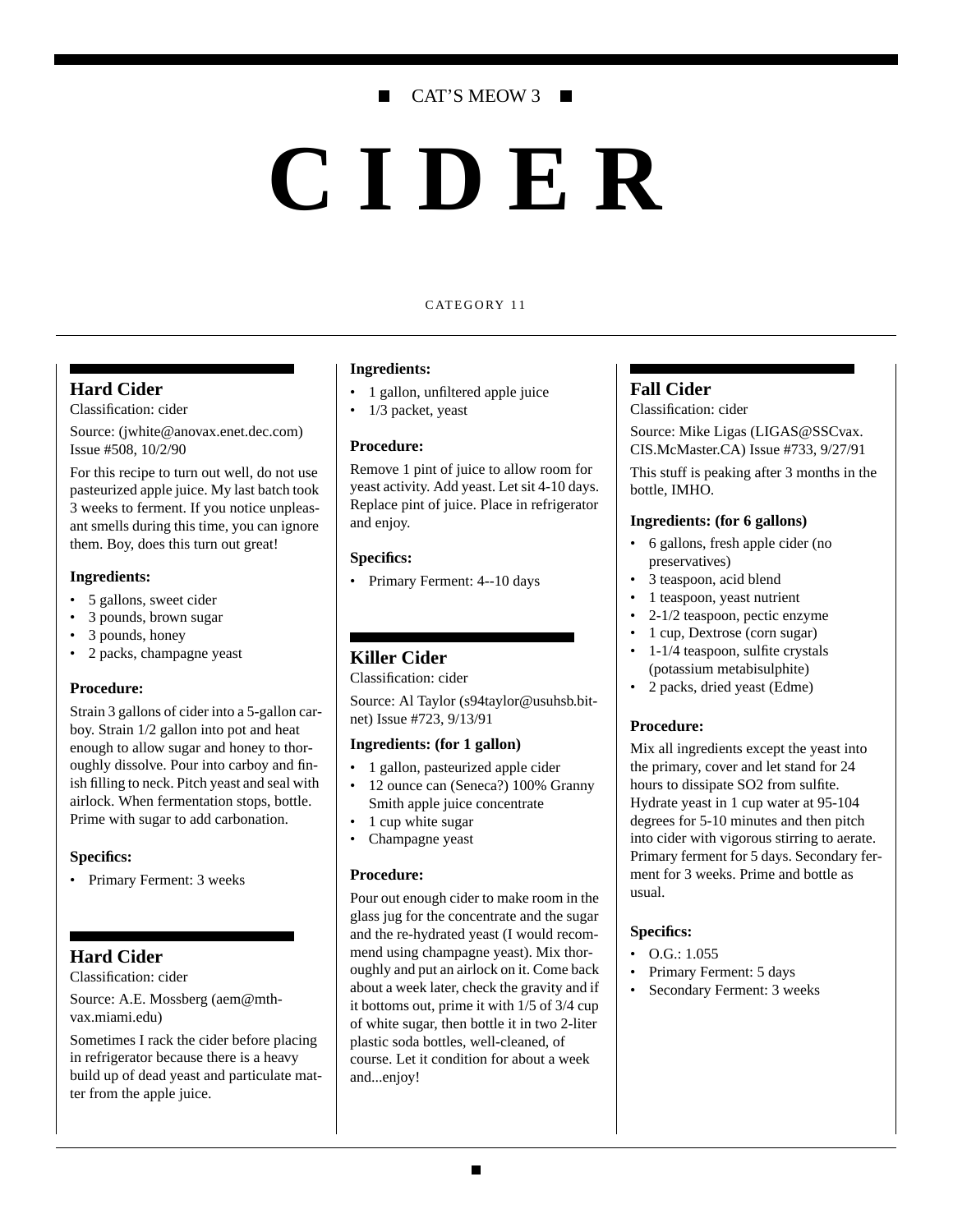# **Cider**

## Classification: cider

Source: Jay Hersh (hersh@expo. lcs.mit.edu) Cider Digest #59, 11/1/91

# **Ingredients:**

- 2 to 2-1/2 gallons, fresh cider
- 1 gallon, water
- 1 pound, M&F Light DME (unhopped)
- 2 cups, Cane Sugar
- 1/2 cup, Brown Sugar Dash of Cinnamon
- 7-14 grams, Ale Yeast (Whitbread recomended)

# **Procedure:**

Combine all ingredients except yeast. Boil for about 30 minutes, skim the top if you feel like it. After boiling take this off the stove, and add about 2 to 2-1/2 gallons of chilled fresh Cider. This should drop the temperature to below 90 degrees, if not chill it to below 90 degrees, then add an Ale Yeast, 7-14 grams of Whitbread or some other quality Ale Yeast as good. I let this ferment in the primary for 3-5 days, then rack to a secondary and let sit another 10-14 days before kegging. I artifically carbonated this one, but amounts of priming sugar typical for Ales would work well too.

# **Specifics:**

- Primary Ferment: 3--5 days
- Secondary Ferment: 10--14 days

# **Cranberry Cider**

Classification: cider, cranberry cider

Source: Jay Hersh (hersh@expo. lcs.mit.edu) Cider Digest #59, 11/1/91

Drink in the spring, Yumm! For a variation, substitute 24 ounces of frozen raspberries for cranberries. Equally yumm!

# **Ingredients: (for 3 gallons)**

- 3 gallons, Fresh Cider
- 12 ounces, Ocean Spray Cranberries, chopped in the blender
- 1 pack, Red Star Epernay Yeast

# **Procedure:**

Toss all ingredients into a carboy at room temperature. Put on an airlock and go away. Rack after 2-3 weeks and go away again. After another 2-3 weeks bottle and go away for a few months!

# **Raspberry Cider**

Classification: cider, raspberry cider

Source: Jay Hersh (hersh@expo. lcs.mit.edu) Cider Digest #59, 11/1/91

Drink in the spring, Yumm!

# **Ingredients: (for 3 gallons)**

- 3 gallons, Fresh Cider
- 4 6--ounce packages, Red Raspberries, chopped in the blender
- 1 pack, Red Star Epernay Yeast

# **Procedure:**

Toss all ingredients into a carboy at room temperature. Put on an airlock and go away. Rack after 2-3 weeks and go away again. After another 2-3 weeks bottle and go away for a few months!

# **NE Cider**

Classification: cider

Source: Jay Hersh (hersh@expo. lcs.mit.edu) Cider Digest #59, 11/1/91

## **Ingredients: (for 3 gallons)**

- 3 gallons, Cider
- 4 cups, cane sugar
- wild yeast (ie. Don't add any yeast)

# **Procedure:**

Toss 3 gallons of a good blend of Cider along with 4 cups of cane sugar into a carboy. Shake until the sugar dissolves. Put a blow off hose into the top of the carboy and let stand at room temperature. After a few days (or even weeks) the wild yeast will take off and things will start moving in the carboy and blow off will rise up from the cider. Be sure to empty the blowoff jar as needed. Eventually things will settle down, then put an airlock on and take the blow off hose off. Place the carboy in a cool dark place (45-55 degrees). After 2-3 months you can rack this off to another carboy. At this point you can rack onto some unpreserved raisins which will add yeast nutrients and sugars and kick in a secondary ferment. Let this go for a month or two more and then bottle. You can prime at bottling time if you want a sparkling cider (use bottles that can handle some pressure like American Champagne bottles), or unprimed for a still cider.

## **Specifics:**

- Primary Ferment: 2--3 months
- Secondary Ferment: 1--2 months

# **Holiday Cider**

Classification: cider, maple cider, spiced cider

Source: Nick Cuccia (cuccia@eris.berkeley.edu) Cider Digest #94, 12/17/91

Good sparkle, mildly yeasty (not careful enough with my secondary racking), complex flavor, some spice in the nose, too much alcohol (my calcs say that the alcohol content is about 15%, but it tastes much stronger). In general, I'm pretty pleased; almost everybody who's tried it has been pleased as well.

# **Ingredients:**

- 5 gallons, Apple Juice (Gravenstein/ Jonathan blend)
- 6 cups, Maple Syrup
- 7/3 tablespoon, Whole Cloves
- 1/2 Whole nutmeg, grated
- 10 4 inch cinnamon sticks
- 3 lemons (juice and zest)
- 2 inches, ginger root, peeled and grated
- 1 pack, Red Star Champagne Yeast

# **Procedure:**

Simmer 3/4 gallon apple juice, spices and ginger (in spice bags), syrup, and lemon juice and zest for 45 mins. Add simmered mix to 4--1/4 gallon. Put cider in carboy. Pitch yeast and top off with more apple juice. Ferment for 34 days. Rack to secondary and top off with more apple juice. Prime with 3/4 cup corn sugar and bottle. Age for 30 days and consume.

# **Specifics:**

- $\bullet$  O.G.: 1.100
- F.G.: 0.998
- Primary Ferment: 34 days
- Secondary Ferment: 22 days

# **Hard Cider**

Classification: cider

Source: Tom Maszerowski (tcm@moscom.com) Issue #833, 2/28/92

I can almost hear the howls of protest now, "what, no boil, no sulfites to kill wild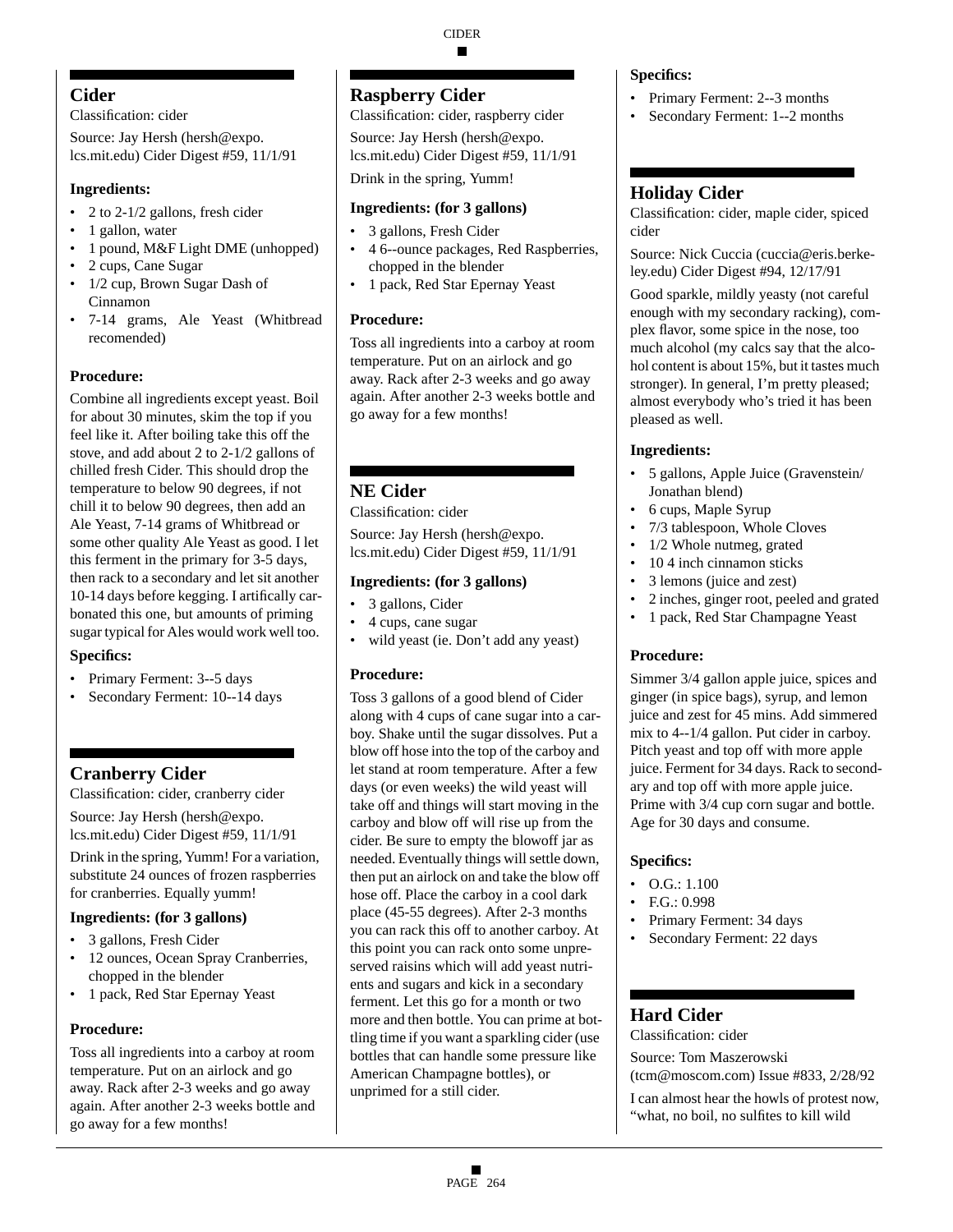yeasts", but this has worked for me. One important caveat, champagne yeasts cause a COMPLETE fermentation of the available sugars in the cider. My first batch smelled like cider but was the dryest tasting beverage you could imagine. Hydrometer reading indicated a F.G. of 1.001. This batch was more like an apple wine than anything else. The batch using ale yeast was much sweeter, much lower in alcohol content but not as clear. My advice is experiment, and enjoy the mistakes.

I've made hard cider two years running, both times in the Fall, during the apple harvest. I used the same method both times and had a fair amount of success.

#### **Ingredients: (for 3 gallons)**

- 3 gallons, preservative-free cider
- 1 package, champagne yeast or Whitbread ale yeast

#### **Procedure:**

Place cider in sanitized carboy, add yeast, and fix airlock. It may take upwards of 7 days to ferment out, depending on yeast chosen. Bottle with corn sugar as you would with beer, if you want a sparkling cider, or without for still.

# **Nobs Cider**

Classification: cider, spiced cider

Source: Andy Phillips (phillips@ lars.afrc.ac.uk) Issue #921, 7/10/92

Fermentation relies on infection by wild yeasts from the air. You could try this, but I wouldn't recommend it---there is no guarantee that a suitable wild yeast will fall from the heavens, and there will be plenty of other bugs waiting their chance to turn your apple juice into cider vinegar. Your best bet is to try to sanitize the apple juice in some way, and then add a starter of pure yeast.

This would turn out more like an apple wine, probably, and I would use a wine yeast if you can't get hold of any unpasteurized cider to culture from.

## **Ingredients: (for 1 gallon)**

- 1 UK gallon, apple juice (i.e., 1--1/4 U.S. gallon)
- 3/4 pound, chopped muscatel raisins
- 1/2 ounce, crushed ginger root
- 2 inch stick of cinnamon
- juice of 1 orange

#### **Procedure:**

You may try crushing the apples yourself using a juice press. You may then try partly to sterilize in some way. Don't try to sterilize by heating: this imparts a cooked taste to the cider. You could try a very small quantity of sodium metabisulphite for a few hours (see recipes for wine-making from fruit). Pitch the yeast (and I would add some yeast nutrient) and ferment for about 2-4 weeks. This can be drunk immediately ("rough cider") or racked into secondary for up to 3 months. Don't worry about the clarity: it's unlikely to drop clear, due to all the pectins. If you're really confident about your sterilization, cider matures well in bottle.

One way of cutting down on contamination would be to boil a small quantity of the juice and make up a starter with the yeast this large inoculum should compete out any unwanted strains, and the cooked taste from the small volume of starter won't be noticeable.

# **Hard Core XXX Cider**

Classification: cider

Source: Charles Castellow, Issue #921 7/10/92

This recipe won the AHA cider competition this year.

The most important thing I've found is getting fresh juice (freshness shouldn't be a problem if you're pressing your own) that tastes like apples. This is sometimes a little harder than it might sound. In Washington, the majority of apples grown are "eating" apples, rather than juice or cooking apples. The Johnagold apple juice I used didn't have sufficient apple taste, so after the sugar had fermented away, there wasn't much taste left. I put some apple taste in with the concentrates. (The current batch I'm making uses juice from Red Delicious and Granny Smith apples, but still doesn't have a strong apple taste, even before fermenting.) I'm told that blends of different types of apples work better than juice from a single type.

You might want to keep on eye (taste bud?) on the fermentation and stop it before it completes, or use a different type of yeast that won't take it so far. Mine was bone dry after three weeks, so I sweetened it up some with the lactose.

#### **Ingredients:**

- 3 gallons, cider (allegedly made from Johnagolds)
- 6 Campden tablets
- 3 ounces, lactose
- 12 ounce can, frozen concentrated Seneca Granny Smith apple juice
- 16 ounce, can frozen concentrated TreeTop apple juice
- Vintner's Choice Pasteur Champagne yeast

#### **Procedure:**

Pour cider into 3 gallon carboy with 6 crushed Campden tablets. Add yeast after two days. Ferment for three weeks at approximately 68 degrees.

Oops! That's a little too dry. Rack to keg, adding three ounces lactose. Force carbonate for two weeks.

Damn! Still doesn't taste quite right. Add some apple juice concentrate to get an apple taste.

Filter with 0.5 micron filter and force recarbonate. Bottle using counter-pressure bottle filler.

## **Scrumpy**

Classification: cider, scrumpy, meat Source: Neal Raisman (Neal.Raisman@ uc.edu) Issue #933, 7/25/92

This is a recipe for a strong British cider called scrumpy. It is really strong. One glass and the world begins to glow. A second glass, makes it all go.

It is wonderful served cold when mature. I have let it sit for a year and it is quite fine.

#### **Ingredients:**

- 12 pounds, mixed apples (make sure they're clean with no blemishes)
- $1/2$  pound, raisins
- $1/2$  pound, raw meat
- 1 gallon, water at 70 degrees
- champagne yeast (tradition calls for bakers yeast)

#### **Procedure:**

Chop all ingredients. Then grind the apples and raisins. A food processor is helpful. Toss the ingredients into the water and stir. Add the yeast and seal the brew bucket with an airlock. Each day, stir the ingredients by swirling the ingredients in the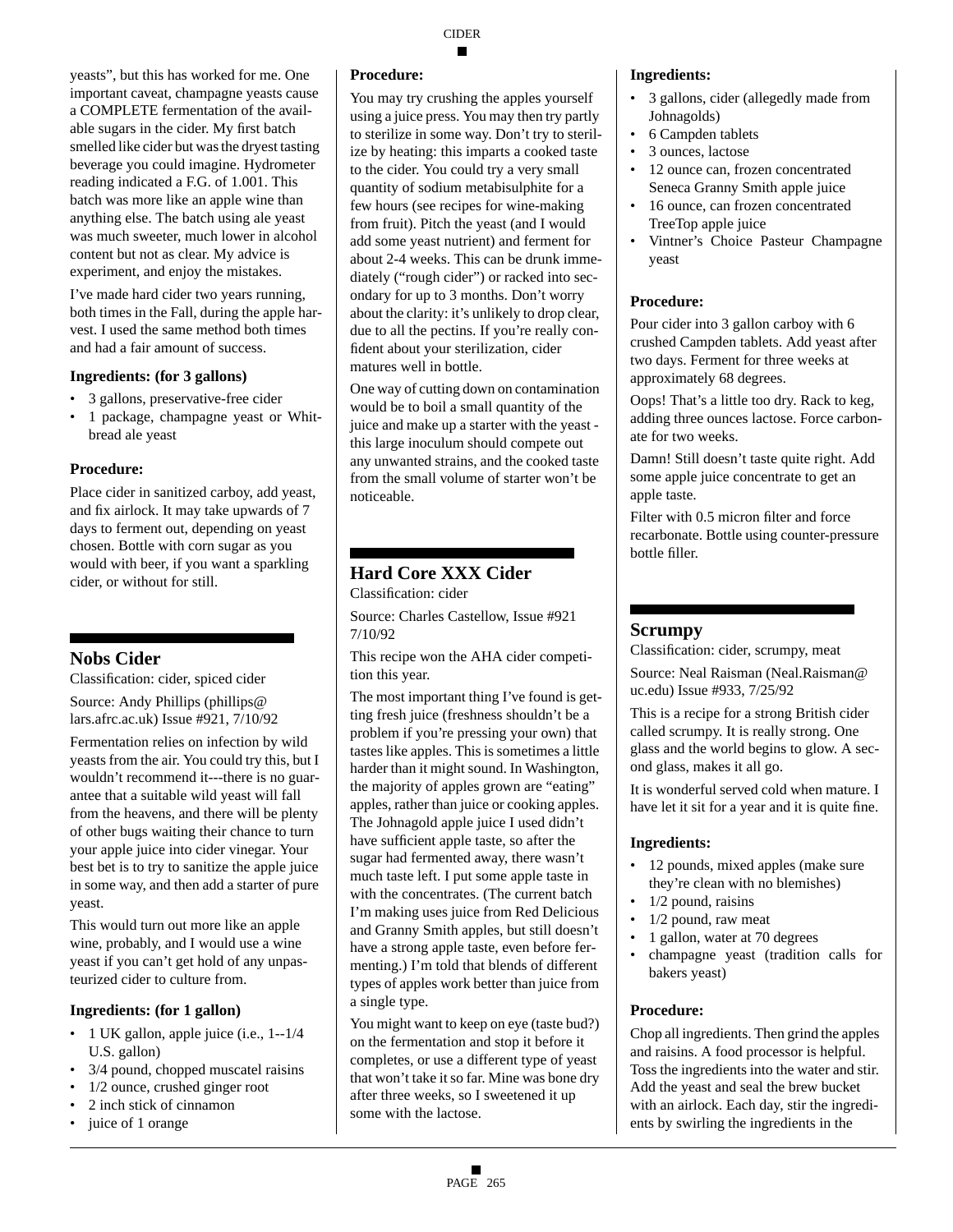# **CIDER**

closed bucket. After the first fermentation

slows, about 8-10 days, move to a secondary fermenter. If you like a dry cider, add a second dose of yeast to the secondary fermenter. Seal with an airlock. Let sit until it the fermentation slows to a very slow, almost imperceptable bubble. Move to a carboy to get out more of the particulates. Let it sit for about a week and bottle.

The scrumpy will need to mature for about four months before you will want to even try it since it will give off a strong unpleasant smell and almost vinegary taste. The longer it is allowed to mature, the better, smoother and drier it will get.

# **Hard Cider, Take 1**

Classification: cider

Source: Diane Palme (dspalme@mke. ab.com), Cider Digest #293, 6/30/93

I thought I would share my first attempt at a cider with you. I picked up 4 gallons of unfiltered cider at my local Fruit Ranch (great place for fresh produce and the farmer's market was closed) and jumped in head first.

# **Ingredients:**

- 3 1/2 Gallons unfiltered apple cider (contains .1% Sodium Benzoate)
- 1 1/2 Gallons water
- 1# Gold dry malt extract
- 2 cups dry maple sugar
- 1 cup brown sugar
- 1 packet Whitbread Ale Yeast

# **Procedure:**

Rehydrate ale yeast in 1 cup of water and 3 tablespoons of DME. Boil water and malt mixture for 5 minutes, cool, pitch yeast and cover.

Boil water with DME, maple sugar and brown sugar for 30 minutes. Pour into carboy on top of apple cider. Cool and pitch yeast. Attach blow-off tube. O.G. was  $\sim$ 1.040 at 70 degrees.

At first, the yeast fell to the bottom of the carboy and the cider/water mixture was almost clear. We noticed that there were clumps of fluffy-looking things suspended in the liquid which seemed to either float or sink without any pattern. The blow-off tube was bubbling verrrrrry slowly and the solution remained clear for a day. By the end of the second day, a thick brown foam (not a

kraeusen like I see on my homebrew) formed at the top and the mixture was starting to get cloudy. We popped the air lock on it and went away. The next day the cider was fermenting like all heck and there was an actual \*kraeusen\* on the top! I can actually hear the stuff fizzing if I sit next to the carboy! (I am immensely pleased, can't you tell? :) Anyway, the entire apartment smells like hard cider and the most wonderful smell is coming out of the air lock. Just like when I make apple butter in the fall.

# **Specifics:**

• O.G.: 1.040

# **1st Attempt**

Classification: cider

Source: Bridget Cullinan (BCULLIN@ american.edu), Cider Digest #290, 5/25/93

## **Ingredients:**

- 4 gallons unpreserved store-bought cider
- 1 quart "Oregonberry" juice
- 1 can treetop frozen apple juice concentrate
- 3 cups cane sugar
- 1 lb honey
- camdem tablets crushed
- champagne yeast

# **Procedure:**

It fermented for about 9 days - original gravity 1.052. I then racked it into the secondary and added 12 oz frozen rasberries which I thawed and pureed. I also added some pectin enzyme for clearing.

For bottling, I used 1 can frozen seneca granny smith concentrate and 1/4 cup corn sugar for conditioning/carbonation. Final gravity  $= .994$ 

# **Specifics:**

- O.G.: 1.052
- F.G.: 0.994

# **Dry Cider**

Classification: cider, Woodpecker cider, Blackthorn cider

Source: Mark A. Fryling (mfryling@magnus.acs.ohio-state.edu), HBD Issue #1435, 5/28/94

First of all let me say that the quality of the finished product depends heavily on the flavor of the cider that you start with. Being here in Ohio we dont really get the best cider apples so the quality is probably not quite up to what you can get in New England. I hear that Northern Spy is one of the very best cider apples. That said though, any good quality, fresh, unpasteurized cider will make a perfectly acceptable hard cider.

# **Ingredients:**

- 5 gallons cider
- good quality wine yeast ( (I find Lalvin 71B-1122 Narbonne to be excellent)
- 3/4 cup corn sugar (priming)

# **Procedure:**

Simply pitch a good quality wine yeast (I find Lalvin 71B-1122 Narbonne to be excellent) into your fresh, unpasteurized and unfiltered cider. Rack after 1 week and bottle with corn sugar (3/4c for 5 gal) when the cider is crystal clear.

- Note #1: My experience is that cider has a SG of 1.040 - 1.055 so the resulting hard cider will be in the 5% abv range.

- Note #2: Some folks like to kill off the wild yeast with bisulfite before pitching their wine yeast, but I find that this is unnecissary and leads to unplesant residual sulfur taste.

# **Sweet and Strong Still Cider**

Classification: cider, sweet cider

Source: Mark A. Fryling (mfryling@magnus.acs.ohio-state.edu), HBD Issue #1435, 5/28/94

Definitely something to be enjoyed in moderation. It is however absolutely wonderful. The spices give it a kind of christmas-y feel that just makes me feel all warm and fuzzy (or maybe thats the alcohol 8\*). This would also make some absolutely WICKED apple-jack if someone were to freeze some of the finished product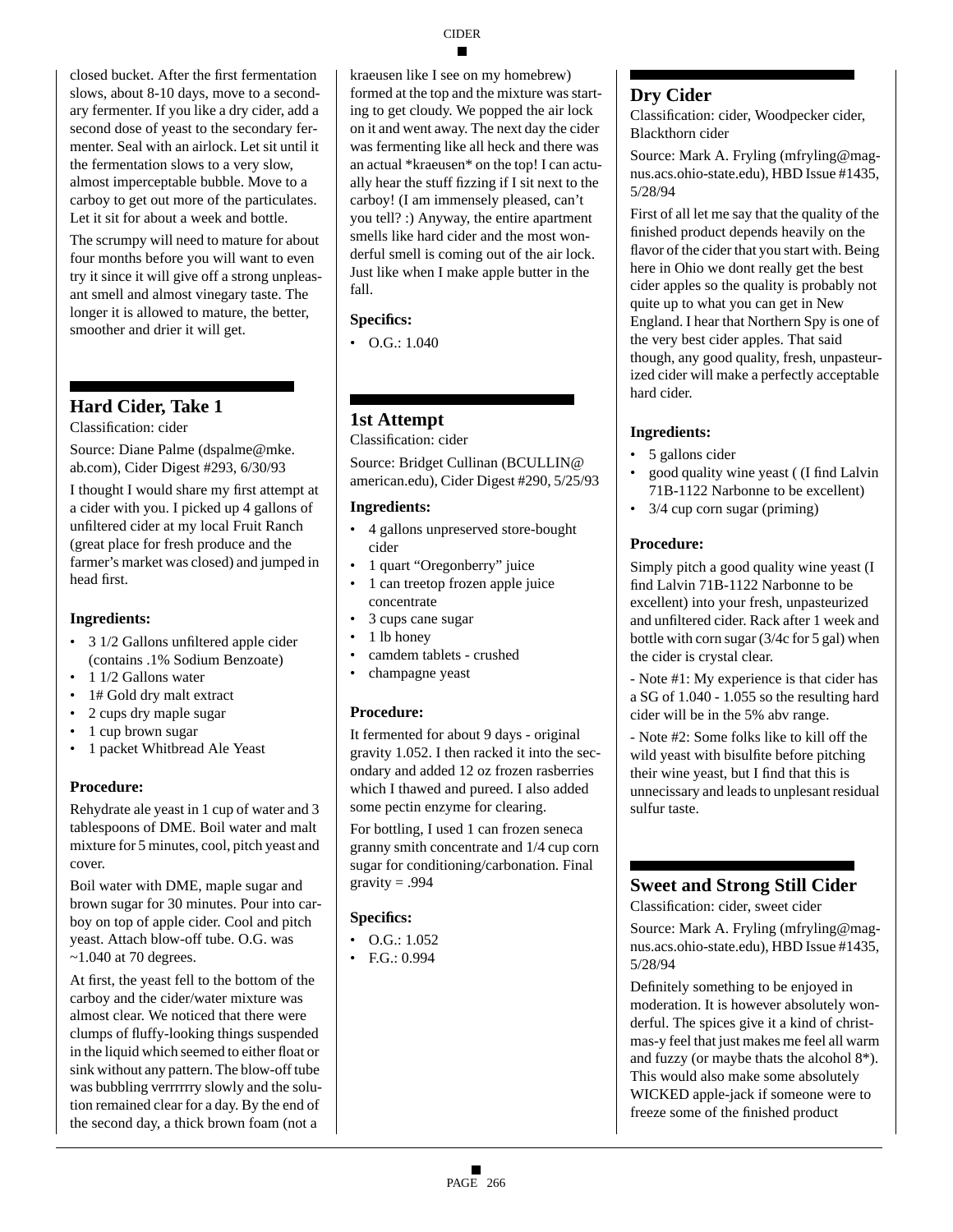(though I would never advocate such irresponsible, illegal and dangerous behaviour ;-).

## **Ingredients: (for 3 gallons)**

- 3 gal fresh (unpasteurized etc.) apple cider
- 4 lbs light brown sugar
- 1 lb dark brown sugar
- 9 grams of crushed cinnamon stick
- 10 whole cloves (crushed before adding)
- 1 tsp yeast energizer (the kind that's a mixture of urea and B-vitamins)
- 10 g of Lalvin 71B-1122

# **Procedure:**

Dissolve sugar in cider (you can warm it to help the sugar dissolve) and add everything to your fermenter.

Fermeneted wildly in primary for about 2 weeks then took about 7 weeks in secondary to clear sufficiently to bottle. I dont remember what the abv works out to be on this stuff but its HIGH.

## **Specifics:**

- O.G.: 1.120
- F.G.: 1.002 (pretty impressive huh?)

# **First Time Cider**

Classification: cider, hard cider

Source: Eric Schweikert (eric.schweikert@his.com), HBD Issue #1590, 11/28/94

I've had really outstanding luck with a recipe out of a wine-making book, which I thought I'd include here. Some of the ingredients are wine-specific, but I found them all in my local brew shop.

## **Ingredients: (for 5 gallons)**

- 5 gallons unpreserved cider
- sugar or apple concentrate to raise O.G. to 1060
- 2 tablespposn pectic enzyme
- 2 teaspoons liquid tannin (or dry tannin)
- 1-1/2 campden tables
- 1 or 2 packs champagne yeast or ale yeast
- 1 or 2 packs yeast nutrient

# **Procedure:**

Mix all but yeast and nutrient, wait one day for sulphites to dissipate. Pitch yeast.

Champagne yeast will give you dry cider, ale yeast a sweeter cider (which I prefer). Ferment to completion, rack to carboy, age one month, bottle with 3/4 cups corn or brown sugar (try using 1 litre PET bottles).

For best results, use the second set of ingreds. to make a starter mixture with 0.5 cups sugar in 1 cup boiled water on the first day and pitch the lot the second day.

For most predictable (sp?) sweet cider results, use champagne yeast. When complete and aged, add sulphite to kill the yeast, add 10+ oz Wine Conditioner for sweetnes (to taste), filter, and sparkle with CO2. (too much work for me)

With champagne yeast this goes to completion rather fast (<1 week). Note that with ale yeast you're fermenting close to the yeast's alc tolerance (this finishes at quite low FG), so fermentation may go on slowly for quite some time (2+ weeks).

Unlike beer, this gets \_much\_ better over time (it's apple wine, I guess). My 2-yearold first batch is really great now, even though it tasted sort of yeast-y at first. I'd wait at least a month before drinking, though you may want to open a few early for the holidays.

## **Specifics:**

- O.G.: 1060
- F.G.: 0.997 0.960

# **Cider**

Classification: cider

Source: Rob (mckeownd@qucdn. quennsu.ca), HBD Issue #1583, 11/19/94

Dont be so sure you are going to save money! I made Cider this year, and it's not cheap. A Gallon of that cider runs you about \$3.99 to \$4.99 for 1 gallon of unpasturized, perservitive free cider. Add yeast cost (if you use liquid) and its over \$20, im sure the taste however will be much improved over an extract.

Shoot for Brown Sugar instead of corn sugar. It added a nice color to my cider, along with a nice flavor. My first batch was rather sour for my tastes and for the next one I intend to use Lactose to sweeten it up since its unfermentable.

# **Ingredients: (for 2 gallons)**

• 2 Gallons Unpasturized, No Perservitive Cider

- 14 whole cloves
- 1 cinamon stick
- 1 tsp ground nutmeg
- 1 tsp. allspice
- 1 pound extra-light M&F dry malt extract
- 1 Package Whitbread Ale Yeast
- 1 Pound Brown Sugar

## **Procedure:**

Mix the Lot of it together, boil for about 20 minutes. Remove cinamon stick and cloves. Cool to 80, pitch yeast. Ferment in primary for about a week. Ferment in the secondary about another week. Let it rot in the bottle for yet another week.

This stuff came out EXTREMELY potent. OG was like 1.085 (dont have my logs in front of me). If you prime it, you get a champagne type apple cider, which everyone seemed to enjoy.

## **Specifics:**

• O.G.: 1085

# **Bullwinkle Perry**

Classification: cider, perry, pears

Source: Fred Hardy (fcmbh@access. digex.net), HBD Issue #1780, 7/13/95

Bullwinkle is a golden semi-dry pear cider which has the character of a white wine with modest pear aroma and pears in the flavor. Pears are not as aggressively flavored as apples, so perry (pear cider) has subtle flavors enhanced by the sugars and acids used in preparation.

# **Ingredients:**

- 5 gallons pear squeezings (juice)  $OG =$ 1.052
- 2 lb. light brown sugar
- 4 lb. white table sugar
- 1 tsp. grape tannin
- 2 tsp acid blend
- 3 tsp tartaric acid
- 5 tsp malic acid
- 1 1/2 tsp citric acid
- 2 5 gm packets Red Star Pasteur Champagne dried yeast

# **Procedure:**

Make sure everything has been sanitized, and do not worry about camden tablets, boiling stuff, etc. This is a no-sweat recipe.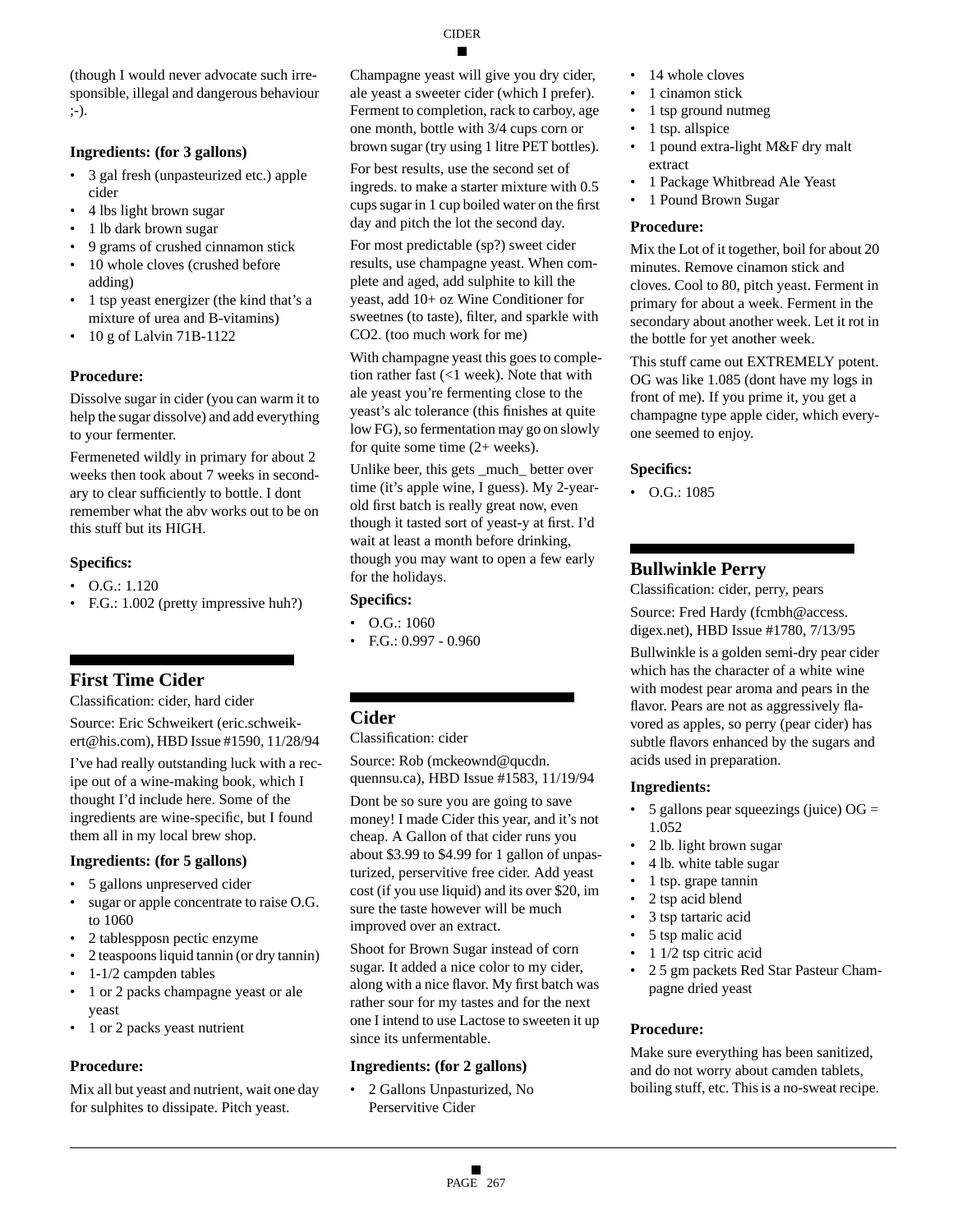CIDER

Heat 1 gallon of the juice enough so you can dissolve the sugars and additives in it. Stir until the sugar is dissolved.

Meanwhile reconstitute the dry yeast in a cup of warm (90-100 degrees F) water.

When the sugars are dissolved, dump the whole mess into a 5- gallon carboy, fit a blowoff tube and pitch the yeast. watch the liquid level in the carboy, and top up with fresh pear juice as needed. Fermentation will drop off in about a month. When it does, rack to a second carboy and top up with fresh cider.

Wait 45 days before bottling. Sample about 4 months after bottling. My last batch was made on 9/20/94, racked to the secondary on 10/20/94 and bottled 12/4/94. We began drinking it in April, and it was good and still improving. I am confident it will be all gone long before it reaches theoretical peak flavor.

## **Specifics:**

 $\bullet$  OG: 1.095

- FG: 0.96
- Alcohol:  $\sim$ 12.3% abv

# **Mankind's Simplest Brew**

Classification: cider, hard cider

Source: pstanley@pixi.com, r.c.b., 8/8/95

This makes a light apple cider/wine (3% by volume), but it is crisp and delicious when well chilled. For more kick, go to a recipe which adds honey and brown sugar to the juice (1/2 pound each to a gallon of juice).

## **Ingredients:**

- 1 gallon jug of commercial apple juice (not "apple cider", it seems to have less sugar)
- 1/2 packet of Cote de Baum yeast (Champagne yeast eats too much of the natural sugars, leaves a tart product)

# **Procedure:**

1. Reserve 1 cup of juice (put back after fermenting)

- 2. Add yeast and shake (pitch)
- 3. Airlock and leave at room temperature
- 4. Fermentation will last 2 to 3 days in warm weather
- 5. Put in frig for 1 or two days
- 6. Rack and prime bottles with 1 teaspoon of sugar or corn syrup
- 7. Drink or lay it down

## **Specifics:**

• Alcohol: 3% abv

# **Big Bore Cider**

Classification: cider

Source: Scott Bratlie (bratlie@selway. umt.edu), r.c.b., September 20, 1995

I made a farely good and potent cider a couple months ago. It is modified from one that I got from The *Cats Meow 3* called Sweet and Strong Still Cider (page page 266).

Since then I have started to read the real cider and perry page and real cider is supposed to be made with ale yeast. Well next batch I'll try it this way.

#### **Ingredients:**

- 18 cans Seneca apple juice
- 4 lbs brown sugar
- 10 cloves
- 10 cinnamon sticks
- lavlin ec-1118 yeast

# **Procedure:**

I put all this into a carboy, no boiling or sulfites no nothing, lete site for two weeks, fermentation took about 50 hrs to start, racked to a secondary with spices going too. bottled about two weeks latter with 3/ 4 primming sugar (corn sugar). lete site for two more weeks (really needs 2 months to clear or maybe irish moss to help). Drink this stuff as cold as you can get it, but watch it'll get ya.

# **Cider**

#### Classification: cider

Source: Arne Thormodsen (arnet@ cv.hp.com), r.c.b., 10/24/95

I like the result much more than a similar recipe using champagne yeast. Last night I tasted one of each back to back, the one with the ale yeast was sweeter and smoother, and primed faster (2 weeks vs 3- 4 with the champagne yeast). However the one with the champagne yeast cleared better. They were both OK.

BTW, I wouldn't recommend drinking \*more\* than two of these in an evening ;-)

## **Ingredients: (2 gallons)**

- 2 gallons unfiltered unpreserved apple juice (mainly gravenstein)
- 2 lbs honey, thinned with a little boiling water
- 1 Tsp di-ammonium phosphate
- Poured onto yeast cake from an ale secondary , Coopers yeast

## **Procedure:**

With this huge amount of yeast the fermentation took off like a bomb. If you use the yeast from the package (Coopers is a dry yeast) you might want to use a couple or three. With no sulfites in this recipe I was afraid that if I didn't start with enough yeast a wild one might take over. When it was done primed it with 1/2 cup honey and bottled like beer.

## **Cider**

Classification: cider

Source:Jeffrey Daniels (jad@saucer. cc.umr.edu), r.c.b., 3/19/96

I did a batch for Christmas last year. I used the following.

## **Ingredients: (for 3 gallons)**

- 8 cans of el-cheapo frozen apple juice
- 1 lb, honey
- 1 lb. corn sugar
- 1 lb. brown sugar
- 2 tablespoons of cinnamon
- ale yeast

## **Procedure:**

I added enough water to yield about 3 gallons of some very potent hard cider. Even with the ale yeast it was about 11% if I remember. After about a month of aging it was too strong, dry, and sharp. It was closer to an apple wine. We drank less than a gallon and left the rest in a nice dark closet. Some months later I gave it another try, delicious, still strong as hell, a couple of glasses will get you going.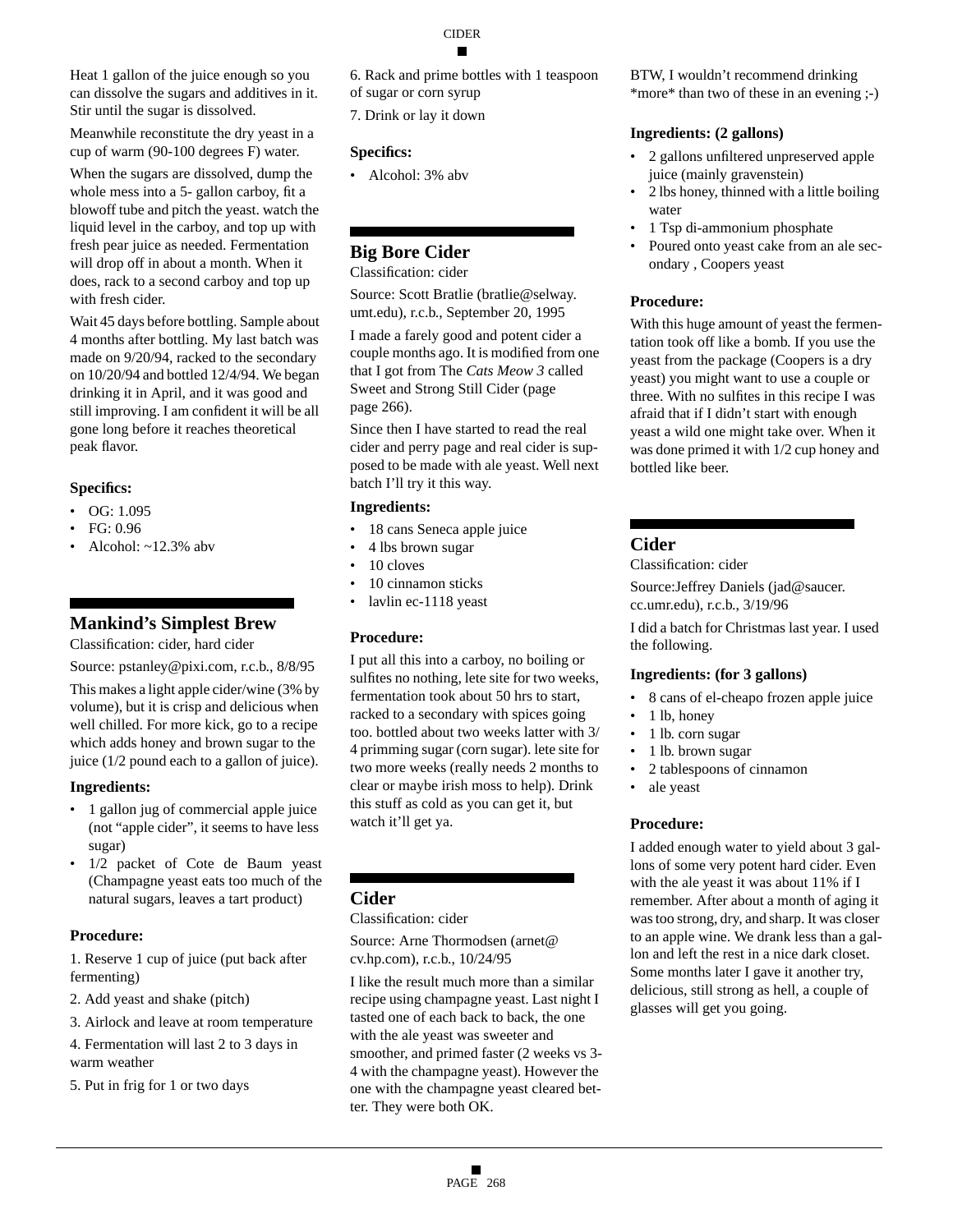# **Cider**

Classification: cider

Source: Todd Kirby (mkirby@bgsm.edu), HBD Issue #1966, 2/22/96

I recently attempted (for the first time) a cider. After looking through *Cat's Meow* at the various recipes, I came up with the following.

## **Ingredients:**

- 5 Gallons Apple Juice (no Na-Benzoate)
- 2 Lbs Brown Sugar
- 1 Lb Honey
- 1 Cup Sucrose (didn't quite have enough brown sugar)
- Dry EDME Ale Yeast (1 packet)

# **Procedure:**

Several recipes in CM3 and other places recommended boiling for a short while (15 min) so I did and all seemed well. This stuff fermented madly for nearly 2 weeks, then slowed to a more steady rate and seems about finished (2 weeks later). I have a feeling that I "pectinized" the cider by boiling, as it is extremely cloudy and shows no signs of settling. I'm wondering how (if) I can clear it some, but I'm unsure whether the cloudiness is due to yeast, pectin, or both.

# **Eric's Awesome Autumn Cider**

Classification: cider, apple cider

Source: Stuart Paynter (paynter@bnr.ca), r.c.b., 9/18/96

This is based on a recipe from Defalco's Supplies, Ottawa, ON.

The result was a quite dry "apple wine" with a medium to strong apple taste that has been improving with age!

# **Ingredients:**

- 25L soft cider (to allow for loss in transfer)
- 5 campden tablets
- corn sugar to O.G.  $1.060$  ( $\sim$ 2kg)
- $\cdot$  1-1/4 tsp tannin
- 1-1/4 tsp yeast energizer
- 2-1/2 tsp pectic enzyme powder
- 2 tsp acid blend
- 1 pkg Lalvin EC1118 (white wine) yeast

# **Procedure:**

Instructions and what I did to make a still cider:

- got 24L of fresh pressed juice of unknown blend from a local orchard

- crushed 5 campden tablets, stirred them in and let stand for 2 days

- checked SG of juice (1.052) added 2kg of clover honey to bring it up to 1.076. Technically, adding honey makes this a "cyser".

- add yest energizer, pectic enzyme, acid blend, and tannin. stir well

- let ferment for 4-5 days until SG ~1.015 then rack into secondary

- let ferment finish to FG ~1.000 (mine was 1.006) and cider to clear. I used sparkalloid finings to speed things up.

- add 2-1/2 tsp potassium sorbate and wait for cider to finish clearing

- bottled in glass wine bottles.

For a sparkling cider, follow the above except:

- bring OG to ~1.060

- do NOT add potassium sorbate at the end of the ferment!

- add 3/4 cup of corn sugar to 2 cups of water and bring to a boil. Add to primary fermentor and siphon cider from secondary to primary. Bottle and cap. Let stand for 2 weeks at room temperature to allow carbonation.

<sup>-</sup> pitch yeast